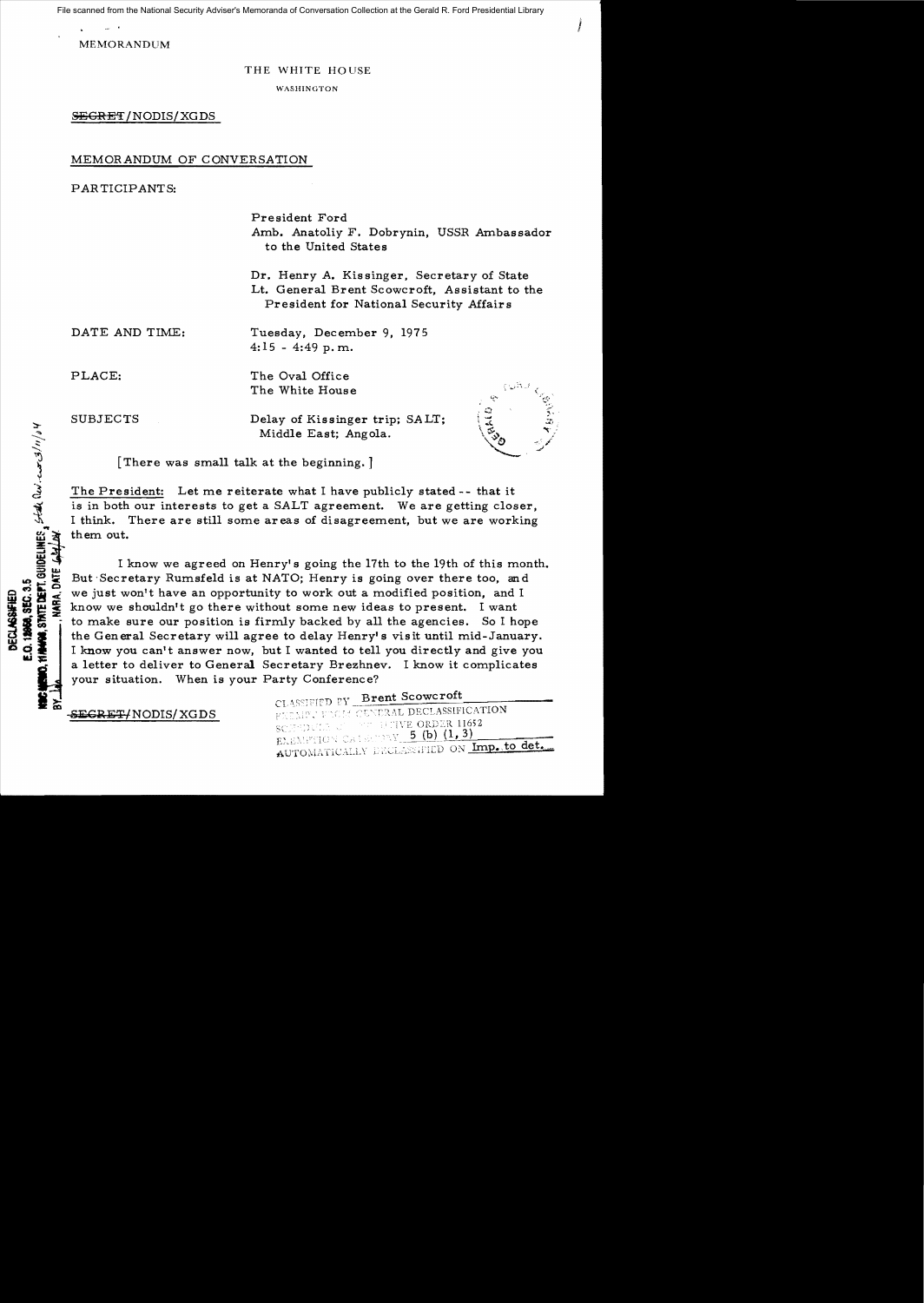#### $S$ E $G$ RE $T$ /NODIS/ XGDS  $-2$ - $-2$

Amb. Dobrynin: The 25th of February. It will cover both domestic and foreign policy and it will last about ten days. There are about 6, 000 delegates.

The President: Will this present too many problems for you?

Dobrynin: [reads letter] [To Kissinger:] When would you come?

Kissinger: The week of the 19th, or the 16th, or earlier, if you delay the UN debate.

Dobrynin: Your UN representative is not very helpful. He is pushing us to confrontation. But to get back to essentials. General Secretary Brezhnev will consider it seriously. He will be a little surprised because I know he was preparing for the visit. He will wonder why the delay. But now you have told me.

Kissinger: I told him it had nothing to do with China.

The President: Absolutely not. It was for the reasons I said.

Dobrynin: But these delays, aren't they harmful? Especially in an election year?

The President: They are potentially harmful. But if we don't do it systematically and one Department doesn't go along, we will be in a difficult position.

Kissinger: Even if -- or especially if -- the President has to overrule someone, we have to show that everyone had a hearing.

[More discussion reassuring him about the delay].

Dobrynin: The problem is the cruise missile and Backfire.

Kiss inger: I told. Anatoliy we were thinking of counting some of the ALCM' s as MIRVs.

Dobrynin: It makes sense. They look like a MIRV.

Kissinger: We have to find some modification in your position also.

Dobrynin: How!

-<del>SECRET/</del>NODIS/ XGDS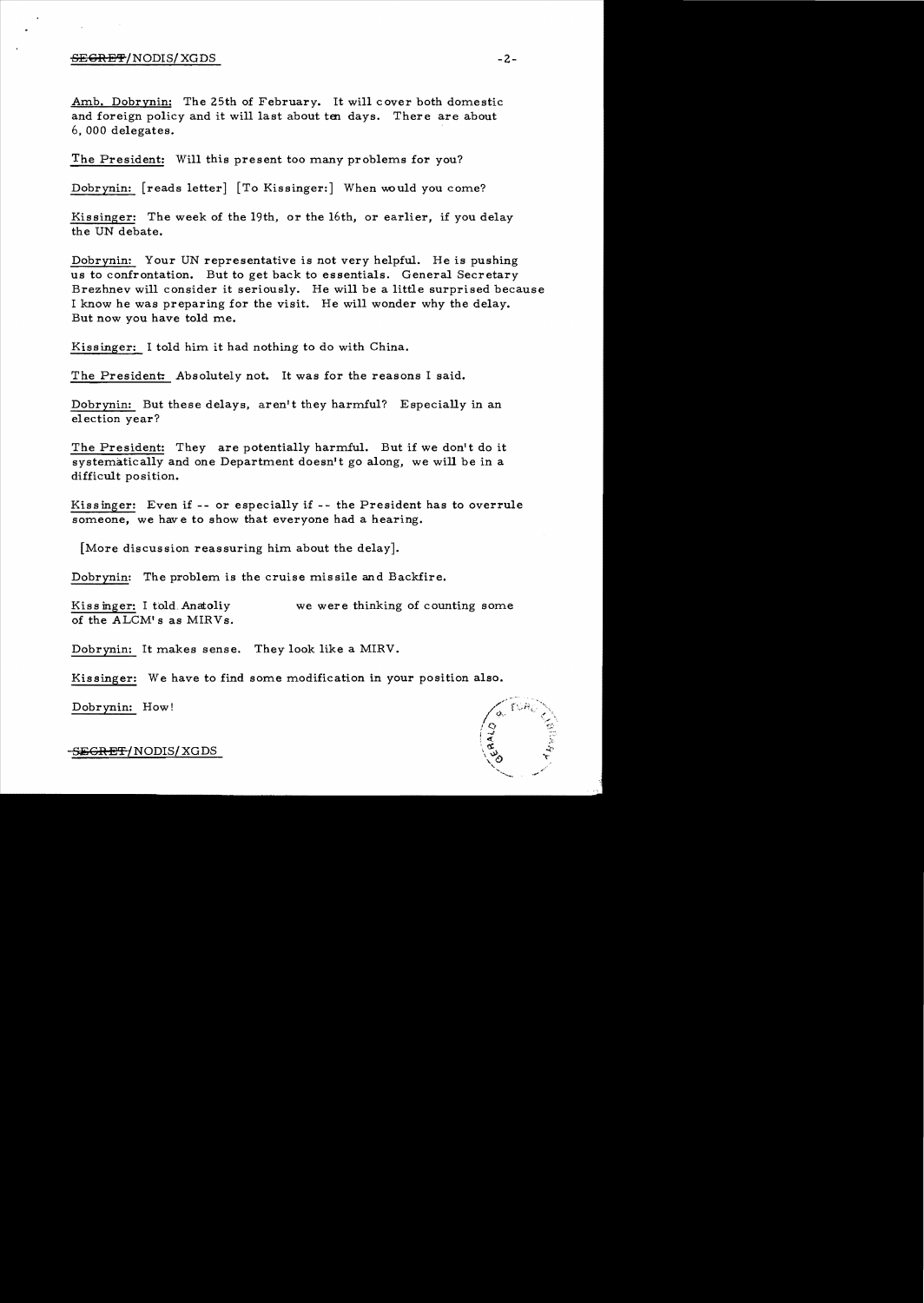### **SECRET**/NODIS/XGDS 3

Kissinger: On the Backfire, for example. But another reason for the delay is for us to be able to get some ideas to Brezhnev ahead of time.

Dobrynin: How about a discussion between us on the Middle East, as Co-Chairmen of the Geneva Conference?

Kissinger: We have talked about having some substantive discussions between me and Dobrynin or between Dobrynin and Sisco.

Dobrynin: I have the impression that we are not communicating enough on this. This could be just to exchange ideas and let each other know what the thinking is.

The President: I think it is a good idea, especially on the Middle East.

There is another problem -- Angola. We don't think the turmoil there is good. I know in general what you ar e doing and some of the othe rs. It is not a healthy situation to have that sort of tearing-up situation going on. If we could find some sort of settlement where no one would lose face...

Dobrynin: We have no troops there.

The President: But you have our neighbors to the south there -- Cuba.

Kissinger: If you could get the Cuban troops withdrawn...

Dobrynin: Why don't you talk to the Cubans?

Kissinger: We have almost no contact. But if you could withdraw them we would get other outside forces withdrawn. If you stop the airlift we will do likewise, and we could turn to a coalition.

Dobrynin: Already almost 50% of the nations have recognized one side. They have always refused a coalition.

Kissinger: If you keep putting equipment in and we do, then we create a strain on our relations because then someone must win and someone lose. Then perhaps the UN could help.

Dobrynin: It is difficult to check equipment. We have to do it directly, but through Zaire it can be done indirectly -- not that we accuse you of that. I think a political solution should come first. We are not interested in Angola. It was the process of decolonization. But you know how Africa goes. One day it goes this way; another day that way.  $\sqrt{2}$ 

 $\degree$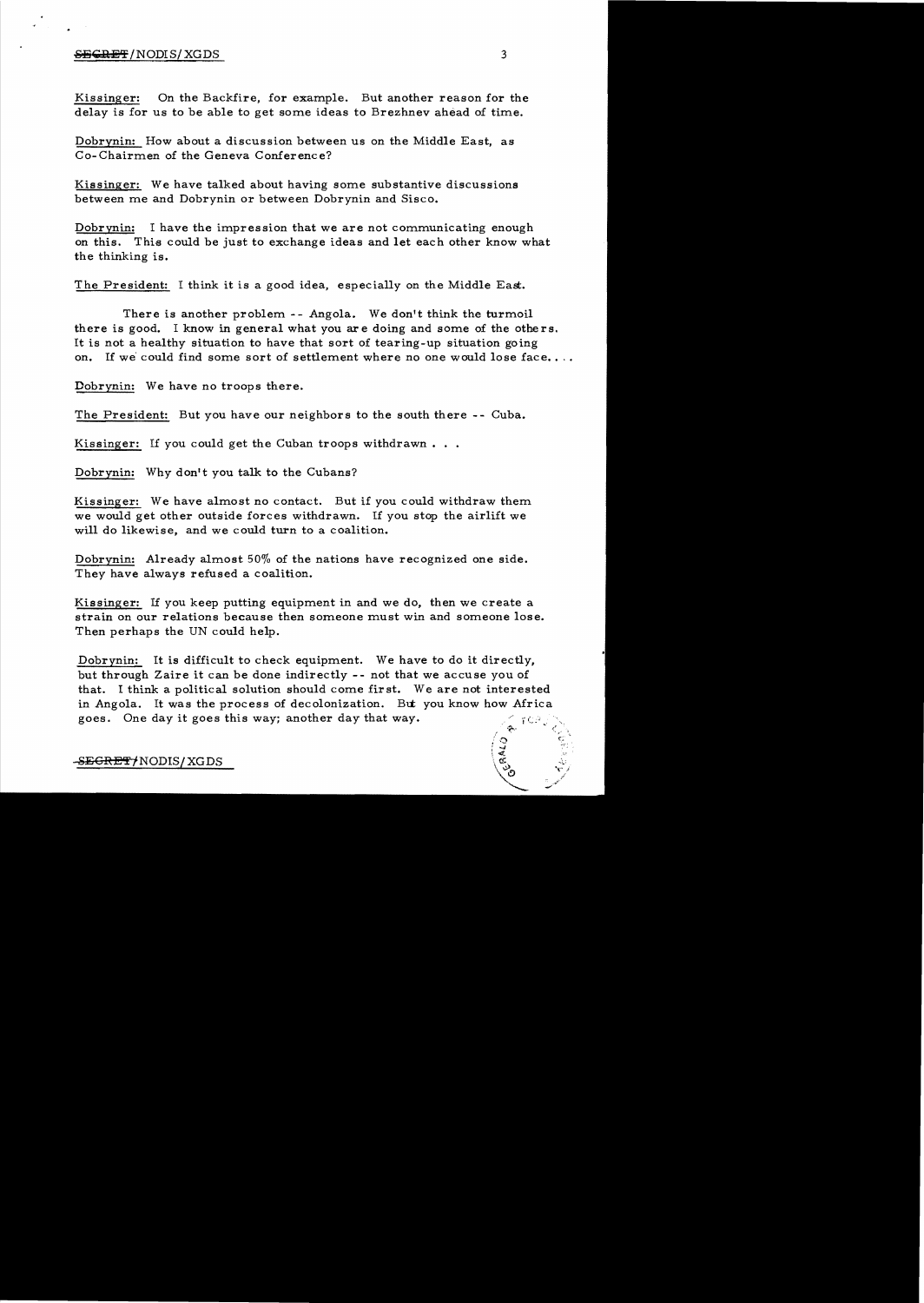# $-$ SECRET/NODIS/XGDS 4

Kissinger: We can't defend to our people your massive airlift and the Cuban troops. It can't go on without raising serious questions here. We will have to find ways either to insulate it or match it.

Dobrynin: It is not up to me to argue. Angola is a long way away. I will convey to my government. If you had some proposal other than "you just shouldn't do this."

The President: I am for detente, but this is difficult for me to explain.



 $S\rightarrow$ EGRET/NODIS/XGDS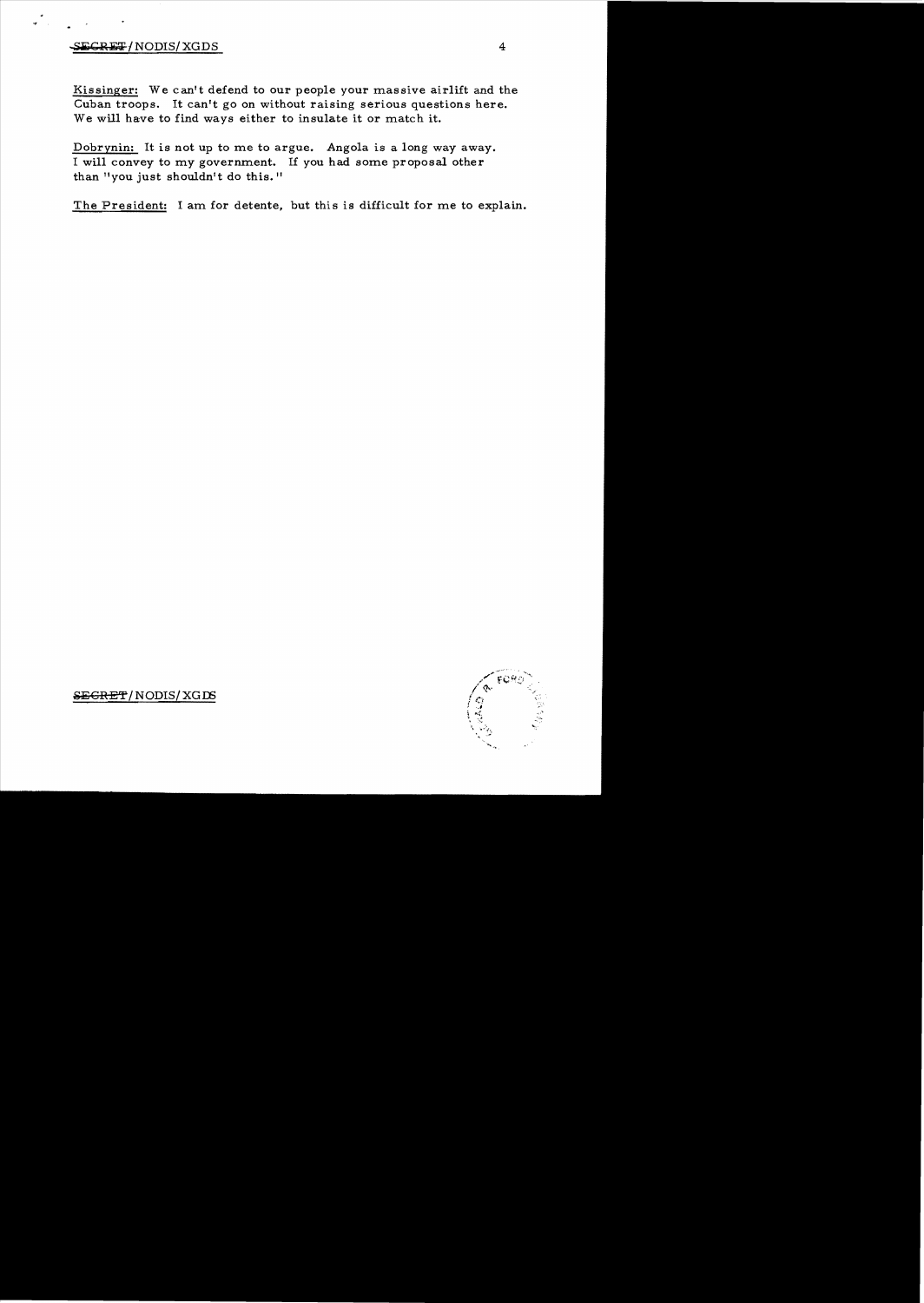$\frac{1}{\sqrt{2\pi}}$   $\frac{1}{\sqrt{2\pi}}$   $\frac{1}{\sqrt{2\pi}}$  $70u/25$ (Sinall Talk) het me suitevoir what I have publicly stutedthat it in bothom interest & get a deed apernet, Wigetting closer 2 trink - still som avis j'disagement tit ve au working the ot I have are agreed on 17-19. But Remotell at Nato, K going over the cendiavagget comet hoyer offer to C anti-course avec a) is type type to coast to unable perseoan partir us formity backed, as I hope a - 5 and agree to deling tool mil-game, I have Jour count originar ever but I wonted I the you don't a give you - http to Brez. I herour it every heater you put, When is your craft. 25 ret Havill cover derne sui a 50 △蜃 \* fast about 10 large, Than are what 6 cm delegates, P Will This plant to my pot prym?  $C_{UV}$  $R$  week f  $74 \frac{m}{c}$  or  $76 \frac{m}{c}$ , as evention if you they UN drate D'Egone UN esp et vet ver helpful and is justing in the every initation. But took E.O. 12958, SEC. 3.5<br>NSC MEMO, 11/24/98, STATE DEPT. GUIDELINES, State (kv. cur 3/11/04<br>BY 140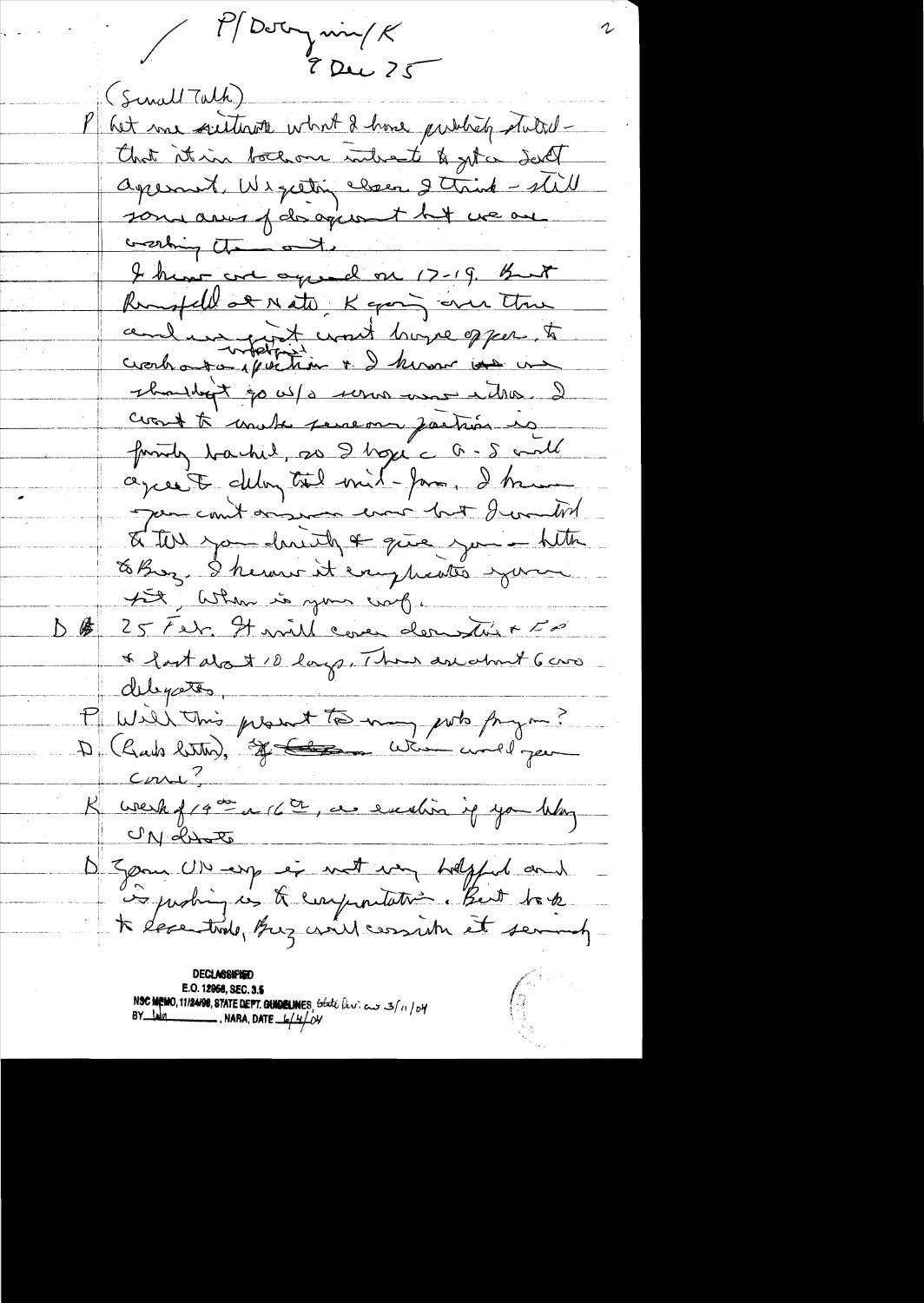He will be a bitte surpried become have to was perparing for a work. Ar eville correcte use - mor you have told me. K Ital him it head in this & do us (china P aboratin not. It was a horaril D'Bertthe May, mont try hompel, reg Potenhoith, sont sé un dont l'it septementique  $\Box$ a dig position. K Emit - a 10 ft des Earbruik soums,  $\theta$ (Corse dominant Massuring orty c delong) D'Il put is come c/u1 + bochfine. K 2 GM Anothe me amiching of water D It make sense, Thy look that MIKE. postin ale  $D$  Hm $J$ ! l'In Bartyring, for ex. But on ton une .<br>Pa Way is to barthets get some uters hay aheal of this. D'Hourshut 145 le Channier choire <u>Latt me + D a Do Sises.</u> O I have enguesime au communication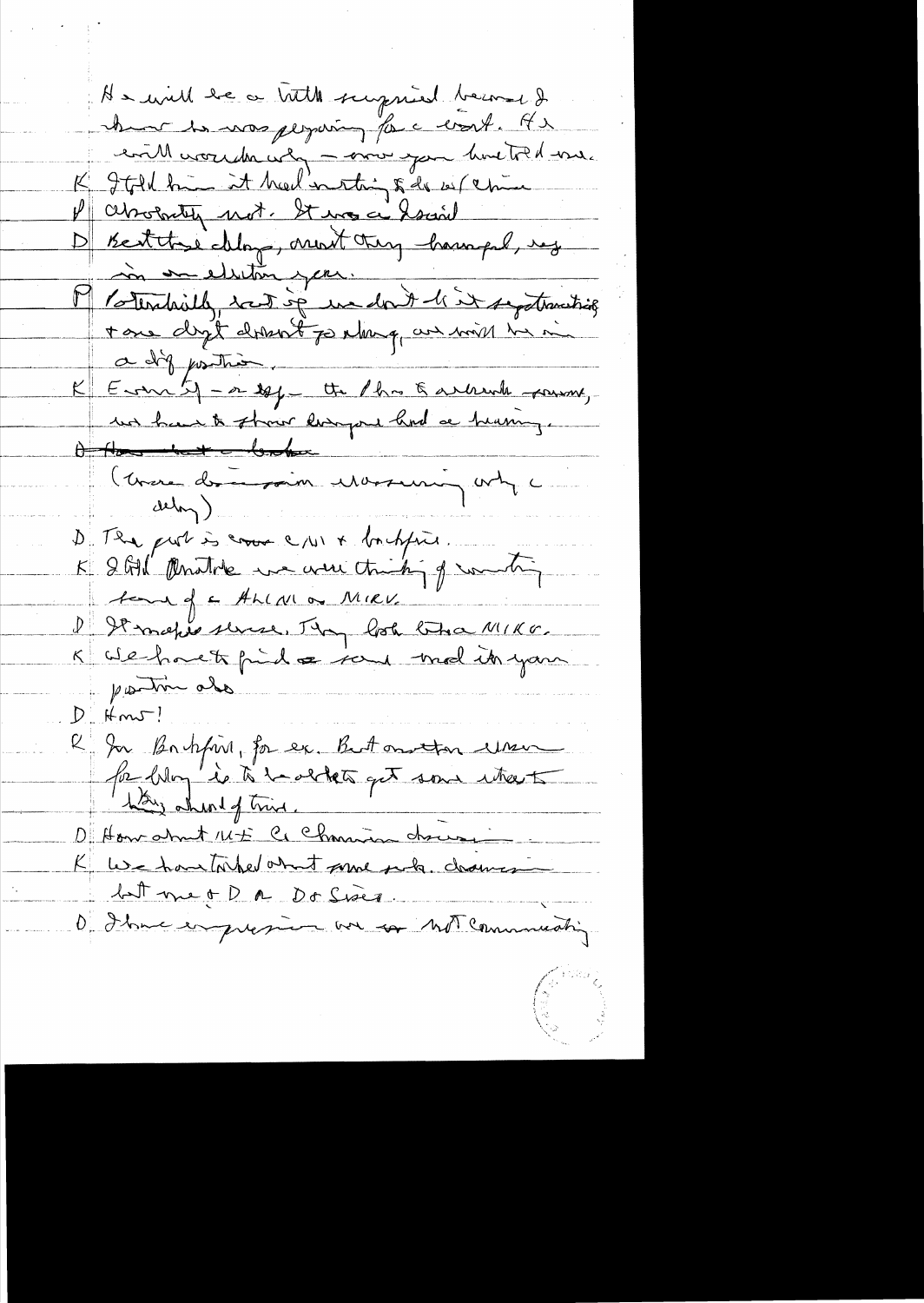What floying Buton trops & Graysle

lang ou this - just to except entire or let enharter kins what colonia is P. Jetich It is a good releasing up on a ME. There is inder port-on plan, We clear think - tournoir there is good. I hum in gent what you are doing + powerfacthers. A with huntty sit to have that gostof Terring un set paign. If we could faint some sort of settlement when we are and her face. De Lie have no troppa Chan I But you have one usefthas to something Cubr Represented get c Contain trop w/ chava. D'implaint pour tablete contains?"<br>L'Ose han about un content, sur de la concelle . stop = analyt we will do libraries + time to <u>a coordina</u> D'abrevely about 58 Janvie ceux are side, Thing hime alarrys symptol a coeletion. K of your help putting equipment of weds, then un creates phonon on a ultri because tom Journe most wint souverne los. There puttings c OU comed half. D It is dig. It clack earing. We hart don't<br>directly, but three Zone was done dire indicately Convert metrophed in Congress et ma a